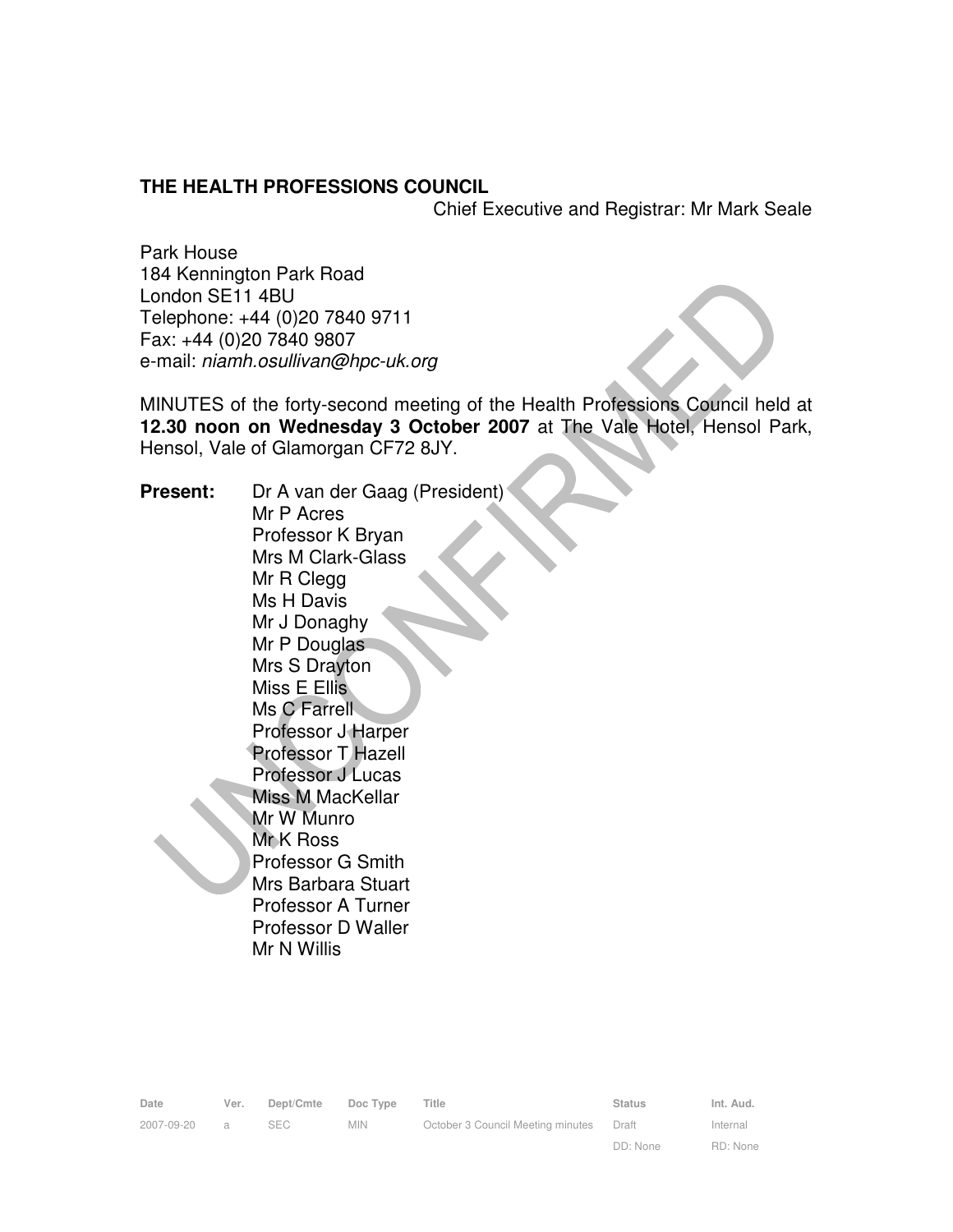### **In attendance:**

#### **Alternate members**

Mrs P Blackburn Professor S Griffiths Mrs D Haggerty Professor C Lloyd Mr D Proctor Mrs J Sheridon Miss E Thornton Mr M Woolcock

## **Executive Management Team**

Mr R Dunn, Director of Information Miss L Foster, Human Resources Director Miss K Johnson, Director of Fitness to Practise Mrs J Ladds, Director of Communications Mr S Leicester, Director of Finance Miss N O'Sullivan, Secretary to Council Mr G Ross-Sampson, Director of Operations Mr M Seale, Chief Executive and Registrar Ms R Tripp, Director of Policy and Standards

### **Item 1.07/155 President's welcome and introduction**

1.1 The President welcomed members to the Council meeting and away day.

### **Item 2.07/156 Apologies for absence**

2.1 Apologies for absence were received from the following Council members; Mr A Mount, Ms H Patey, Mrs J Pearce, Miss G Pearson and Miss P Sabine.

# **Item 3.07/157 Approval of agenda**

3.1 The Council approved the agenda and noted the following tabled papers:

(i) Applied psychologists threshold level of qualification for entry to the register – updated consultation paper

(ii) Revised standing orders for the education and training committee.

| Date       | Ver.           | Dept/Cmte  | Doc Type   | Title                             | <b>Status</b> | Int. Aud. |
|------------|----------------|------------|------------|-----------------------------------|---------------|-----------|
| 2007-09-20 | $\overline{a}$ | <b>SEC</b> | <b>MIN</b> | October 3 Council Meeting minutes | Draft         | Internal  |
|            |                |            |            |                                   | DD: None      | RD: None  |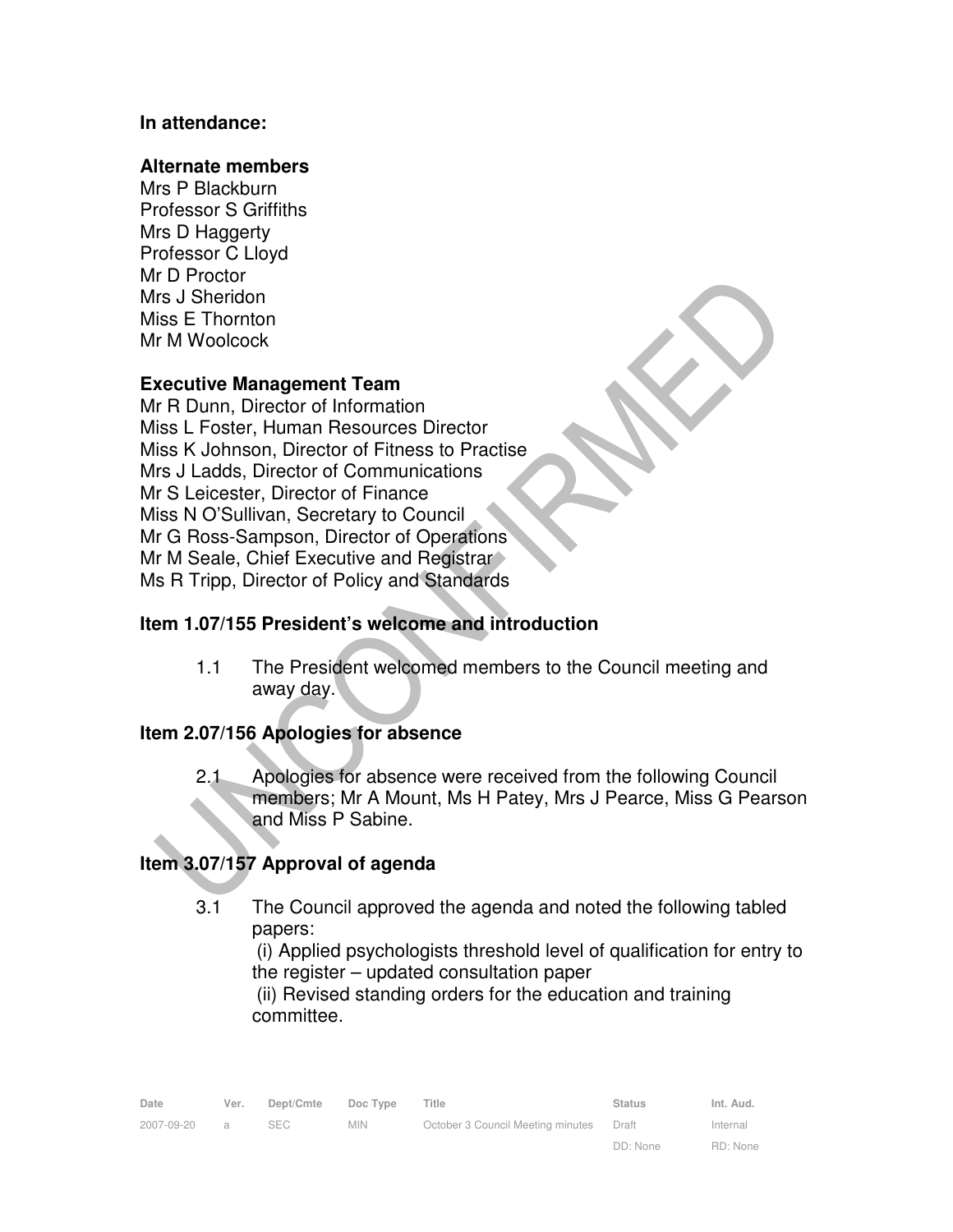The Council agreed that these two papers should be considered one after another.

# **Item 4.07/158 Minutes of the Council meeting held on 11 September 2007**

4.1 It was agreed that the minutes of the forty-first meeting of the Health Professions Council be confirmed as a true record and signed by the President.

## **Item 5.07/159 Matters arising**

5.1 The Council received a paper to note from the Executive.

# 5.2 The Council noted the action list agreed at the last meeting. **Strategy and policy**

## **Item 6.07/160 Revised standards of proficiency for operating department practitioners**

- 6.1 The Council received a paper from the Executive for discussion/approval.
- 6.2 The Council noted that on 19 June 2007 a meeting was held to review the profession-specific standards of proficiency for operating department practitioners. The consultation document incorporated the amended draft of the standards.
- 6.3 The Council noted that the Education and Training Committee had agreed the draft consultation document at its meeting on 27 September 2007.
- 6.4 The Council agreed the following;
	- that a consultation should be held on proposed new professionspecific standards for operating department practitioners; and • the text of the consultation document.
- 6.5 The Council noted that the consultation would be held between November 2007 and January 2008. The consultation would seek the views of operating department practitioner stakeholders, including relevant professional bodies and education providers.

# **Action: MG – November 2007**

| Date       | Ver.           | Dept/Cmte | Doc Type   | Title                             | <b>Status</b> | Int. Aud. |
|------------|----------------|-----------|------------|-----------------------------------|---------------|-----------|
| 2007-09-20 | $\overline{a}$ | SEC       | <b>MIN</b> | October 3 Council Meeting minutes | Draft         | Internal  |
|            |                |           |            |                                   | DD: None      | RD: None  |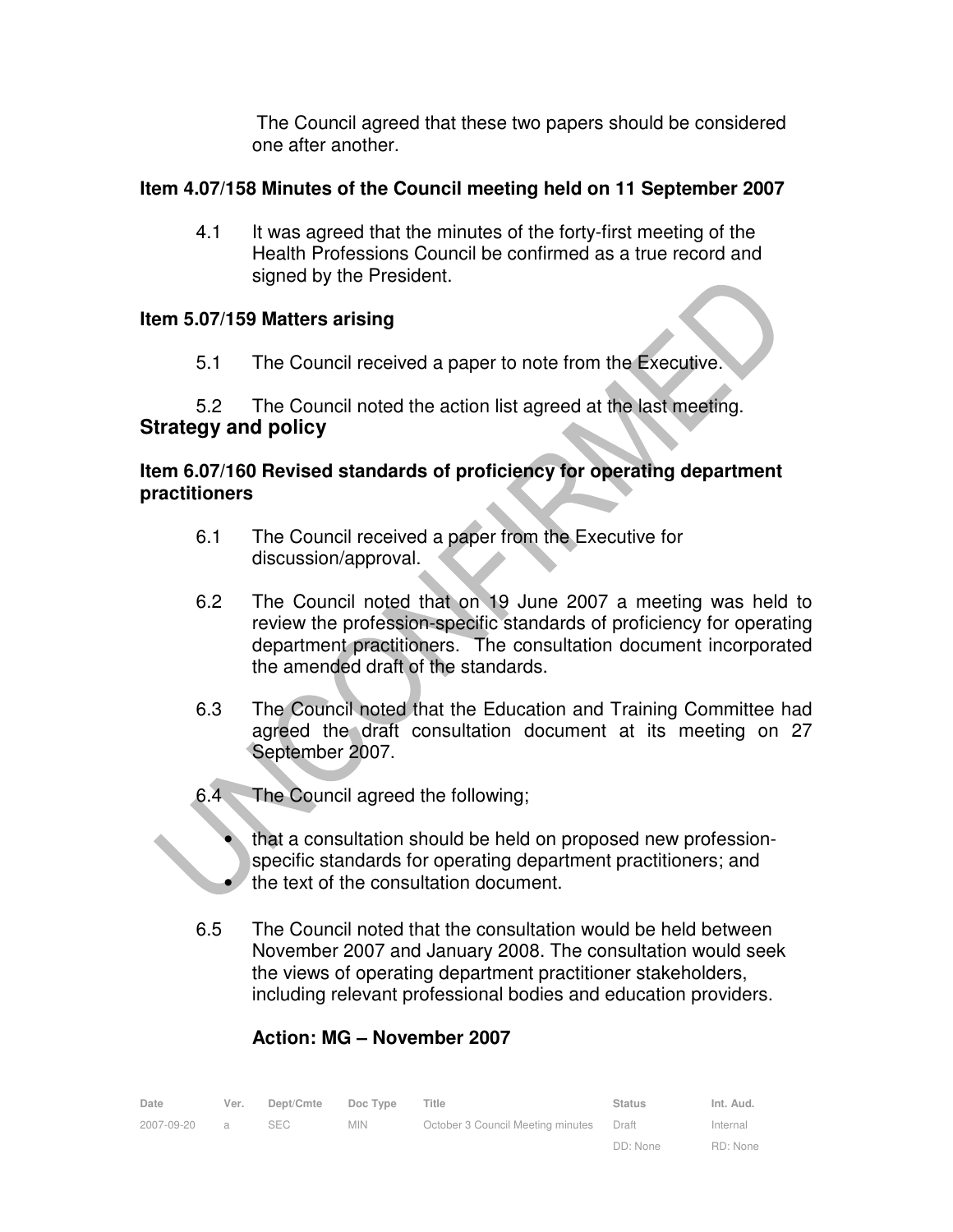## **Item 7.07/161 Revised Standing Orders for the Education and Training Committee**

- 7.1 The Council received a paper from the Executive for discussion/approval.
- 7.2 The Council noted that the current standing orders for the Education and Training Committee stated that the quorum for an ordinary or special meeting shall be 'not less than half of the members of the Committee for the time being and of the members which constitute that quorum at least three must be lay members'.
- 7.3 The meeting of the Education and Training Committee held on 27 September 2007 had been in-quorate because fewer than three lay members were present. As a result of this the Committee had been unable to make any decisions at the meeting. Decisions were circulated for electronic approval after the meeting.
- 7.4 At the meeting it was suggested that the quorum should be amended and that the requirement for a minimum number of lay members to be present at the meeting should be deleted.
- 7.5 The Council agreed that SO 12(i) should be amended as follows
	- 12. The quorum at a meeting of the Committee shall be:
	- (1) at an Ordinary Meeting or Special meeting, not less than half the members of the Committee for the time being.

# **Item 8.07/162 Applied psychologists threshold level of qualification for entry to the Register – Updated consultation document**

- 8.1 The Council received a paper from the Executive for discussion/approval.
- 8.2 The Council noted that at its meeting on 27 September 2007, the Education and Training Committee had considered a paper from the Executive on the proposals for the threshold level of qualification for entry to the applied psychologists part of the Register.
- 8.3 At its meeting the Committee decided that it would be appropriate to consult with stakeholders on a wide range of options and to

| Date       | Ver.           | Dept/Cmte  | Doc Type | Title                             | <b>Status</b> | Int. Aud. |
|------------|----------------|------------|----------|-----------------------------------|---------------|-----------|
| 2007-09-20 | $\overline{a}$ | <b>SEC</b> | MIN.     | October 3 Council Meeting minutes | Draft         | Internal  |
|            |                |            |          |                                   | DD: None      | RD: None  |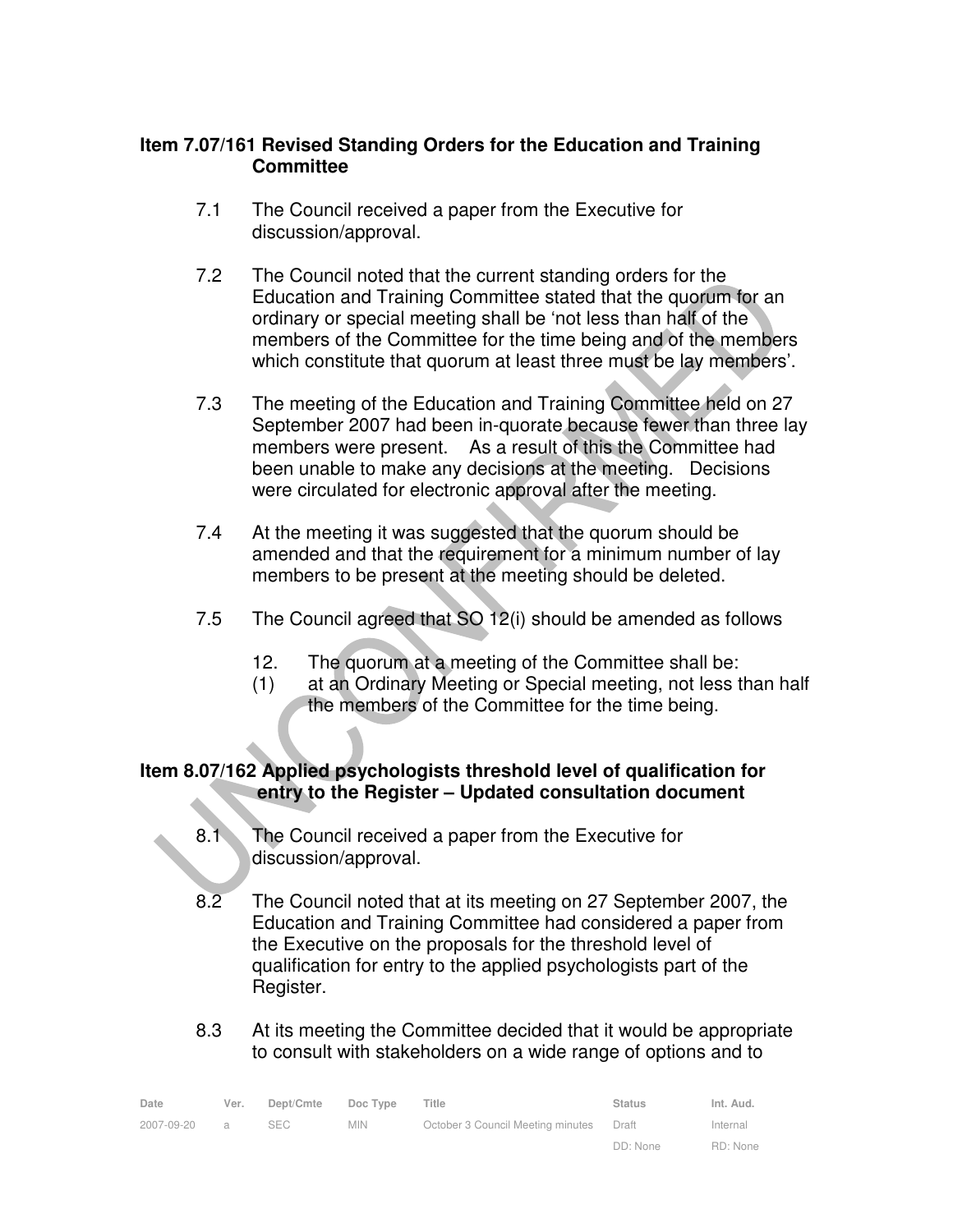make no specific recommendations at this time. The Committee was not quorate on this date and members had ratified this recommendation to the Council by electronic sign off.

- 8.4 The draft consultation document included in the Council papers had been updated in light of the Education and Training Committee's recommendations and had been tabled.
- 8.5 The Council agreed the draft document for consultation.
- 8.6 The Council noted that the British Psychological Society had recently agreed that two of its representatives should become members of the Professional Liaison Group which was currently working on draft standards of proficiency for Applied Psychologists.

## **Action: MG – October 2007**

### **Item 9.07/163 Indicative Sanctions Practice Note**

- 9.1 The Council received a paper from the Executive for discussion/approval.
- 9.2 The Council noted that Article 29 of the Health Professions Order 2001 (the 2001 Order) set out the orders that can be imposed by panels of the Health and Conduct and Competence Committees when they have determined that an allegation is well-founded. The Executive undertakes a review of the indicative sanctions practice note once a year so as to ensure that it continues to reflect current practice and any changes in regulatory case law and legislation.
- 9.3 The Council agreed the revised practice note subject to the following amendment;
	- 'The primary purpose of fitness to practise proceedings was to identify and secure measures to protect the public through proportionate action rather than to punish'.

# **Action: KJ – October 2007**

| Date       | Ver.           | Dept/Cmte | Doc Type   | Title                             | <b>Status</b> | Int. Aud. |
|------------|----------------|-----------|------------|-----------------------------------|---------------|-----------|
| 2007-09-20 | $\overline{a}$ | SEC       | <b>MIN</b> | October 3 Council Meeting minutes | Draft         | Internal  |
|            |                |           |            |                                   | DD: None      | RD: None  |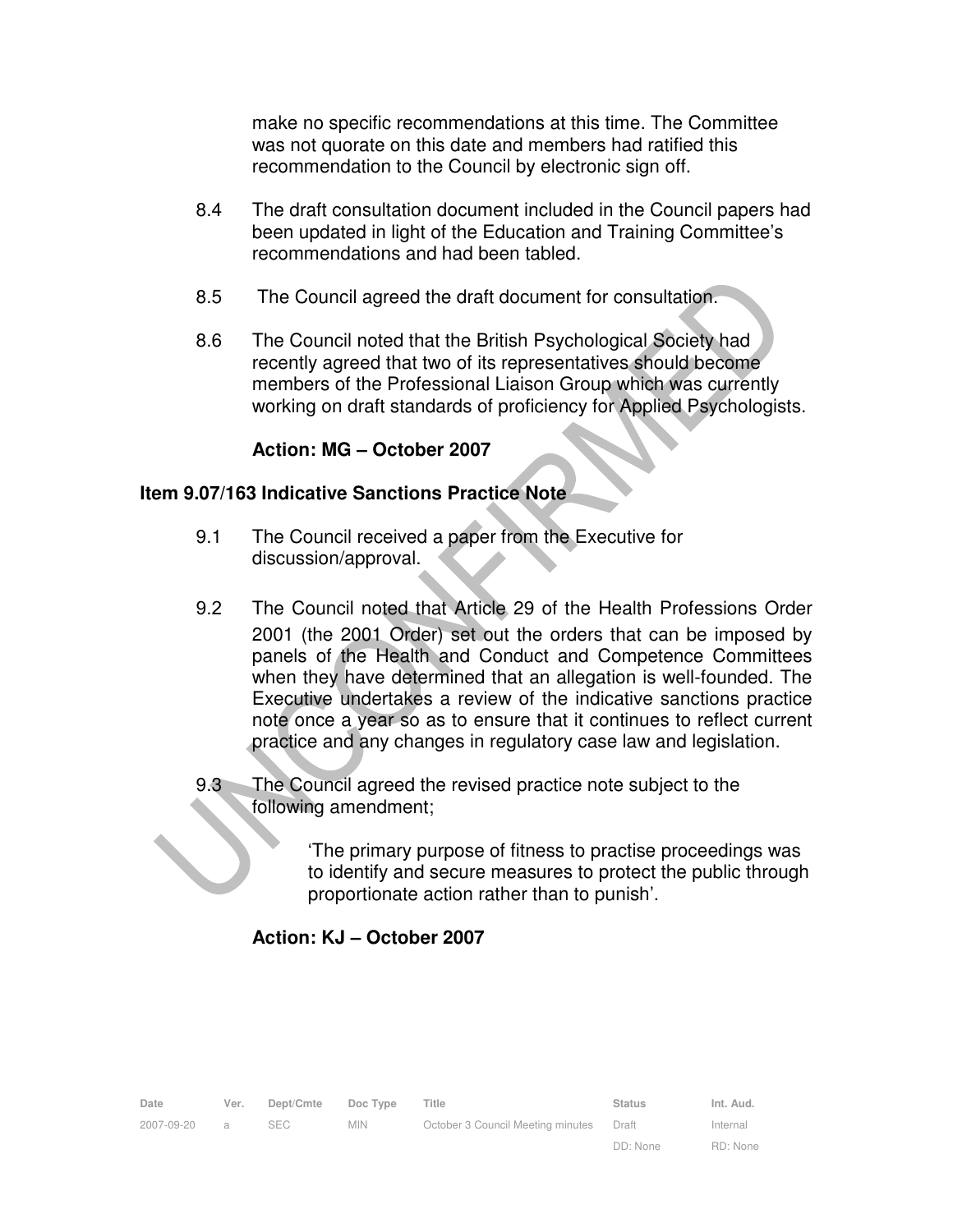#### **Item 10.07/164 Prosecutions**

- 10.1 The Council received a paper from the Executive for discussion/approval.
- 10.2 The Council noted that the prosecutions policy had been approved in March 2005.
- 10.4 The Council noted that members of the Executive had met with representatives of the Yellow pages to discuss the use of protected titles in their media.
- 10.3 The Council noted that since 2005 the HPC had received over 700 complaints regarding the use of a protected title and that the updated policy strengthened HPC's processes for responding to such complaints.
- 10.5 The Council approved the updated prosecutions policy and noted that the new policy would be actively communicated to stakeholders.
- 10.6 The Council noted that it was unclear if a protected title which included the word trainee was to be a protected title however it was generally accepted that a trainee practised under supervision.

### **Item 11.07/165 Standards for advocates**

- 11.1 The Council received a paper from the Executive for discussion/approval.
- 11.2 The Council noted that in line with the policy of reducing reliance on lawyers where appropriate (such as vulnerable witness assessments and witness statements) HPC case managers would act as presenting officers in some Article 30 review cases of incorrect or fraudulent entry. They would also act in applications to have a witness assessed as vulnerable and in applications to dispose of cases via consent.
- 11.3 The Council agreed that the title of the document should be changed to code of practice for advocates. The content of the document was agreed without amendment.

| Date       | Ver.           | Dept/Cmte  | Doc Type   | Title                             | <b>Status</b> | Int. Aud. |
|------------|----------------|------------|------------|-----------------------------------|---------------|-----------|
| 2007-09-20 | $\overline{a}$ | <b>SEC</b> | <b>MIN</b> | October 3 Council Meeting minutes | Draft         | Internal  |
|            |                |            |            |                                   | DD: None      | RD: None  |

# **Action: KJ – October 2007**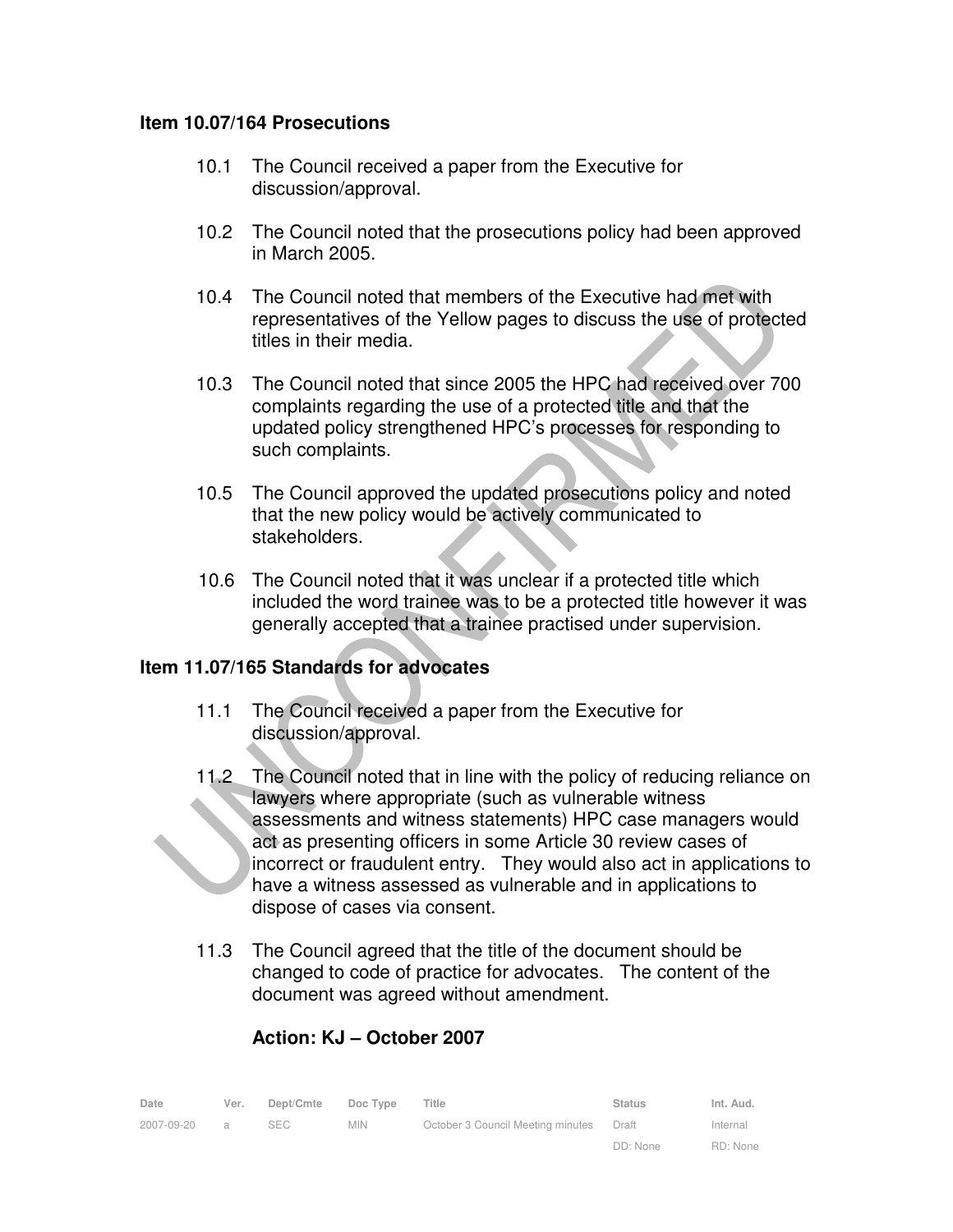# **Corporate governance**

#### **Item 12.07/166 President's Fees**

- 12.1 The Council received a paper from the Executive for discussion/approval.
- 12.2 The President declared an interest in the paper and left the room for the duration of the discussion. In the absence of the President Mr Clegg chaired the meeting.
- 12.3 The Council noted that the following had been agreed at the March 2007 Council meeting;

 (1) the President should receive an additional daily fee of £300 per day for up to 30 days per year (i.e. a maximum of £9,000 per year), for work such as appraisals of Council members and the Chief Executive, meetings with governments and other stakeholders, the Partners conference, planning the Council Awayday and presentations and other speaking engagements.

 (2) payment should be backdated to the appointment of the current President on 9 July 2006; and

 (3) that the arrangements should be reviewed in six months' time (i.e. August 2007)

- 12.4 The arrangement had been reviewed by the Finance and Resources Committee at its meeting on 18 September 2007 and the Committee had agreed to recommend to the Council that the arrangement should continue.
- Ĭ 12.5 The Council agreed the recommendation of the Finance and Resources Committee. The Council agreed that if the amount of time the President was giving to Council business changed the arrangement should be reviewed.

### **Item 13.07/167 Council Membership of an external body**

13.1 The Council received a paper from the Executive for discussion/approval.

| Date       | Ver.           | Dept/Cmte | Doc Type   | Title                             | <b>Status</b> | Int. Aud. |
|------------|----------------|-----------|------------|-----------------------------------|---------------|-----------|
| 2007-09-20 | $\overline{a}$ | SEC.      | <b>MIN</b> | October 3 Council Meeting minutes | Draft         | Internal  |
|            |                |           |            |                                   | DD: None      | RD: None  |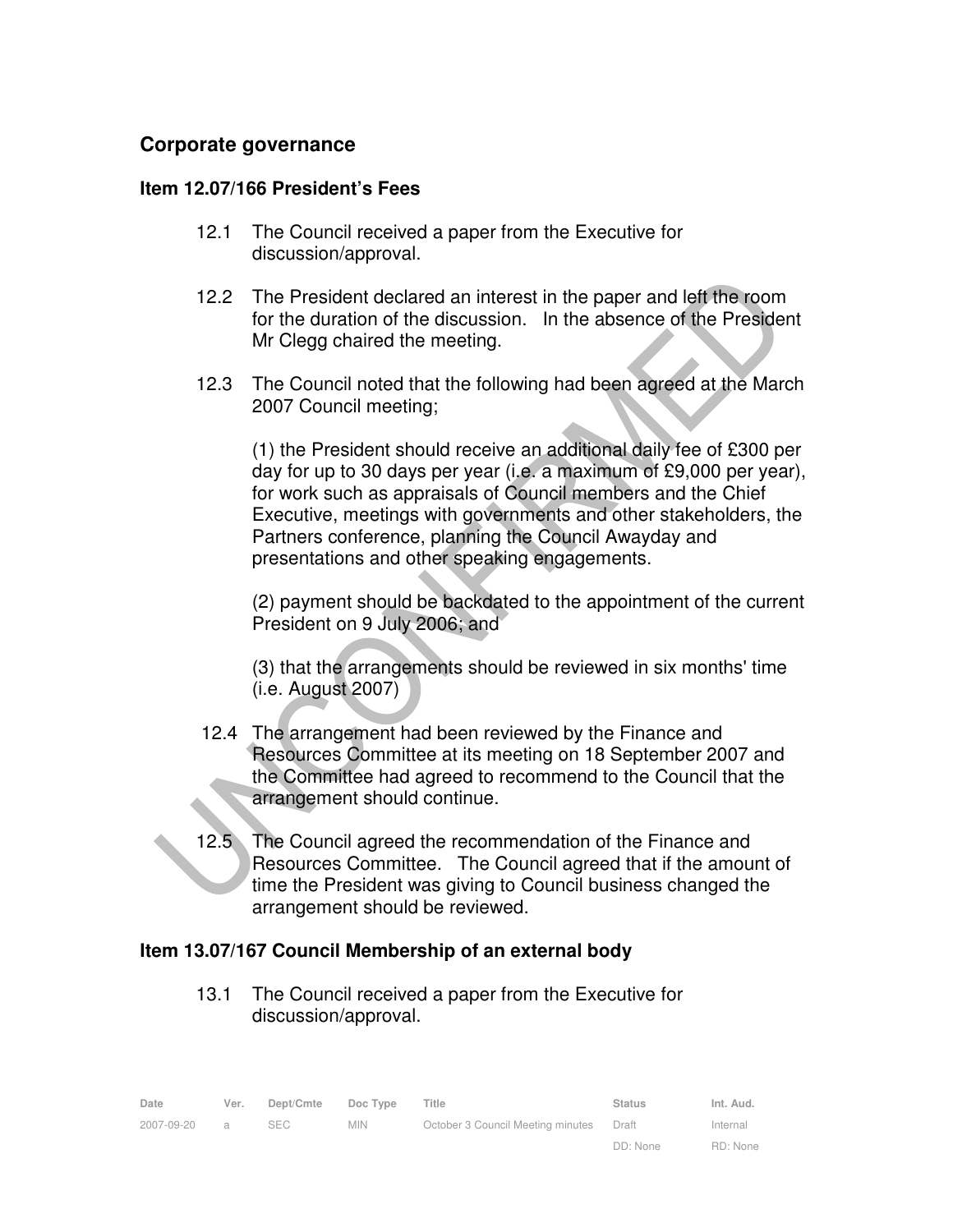13.2 The Council agreed that Mr M Woolcock (alternate paramedic member of Council) should be nominated to represent Council on the Joint Royal Colleges Ambulance Liaison Committee in place of Mr McFadden, who was no longer a member of the Council.

## **Action: NO'S – October 2007**

#### **Item 14.07/168 Committee Membership**

- 14.1 The Council received a paper from the Executive for discussion/approval.
- 14.2 The Council agreed that Mrs Haggerty should be appointed to the Education and Training Committee subject to her completing the agreed appointments process and until the governance changes proposed in the White Paper came into effect.

#### **Item 15.07/169 Minutes of the Audit Committee meeting held on 26 June 2007**

15.1 The Council received the minutes of the Audit Committee held on 26 June 2007

The Council noted the following items;

## **Item 16.07/170 Professional qualification directive – temporary registration guidance notes**

The Council received the following items for information;

**Item 17.07/171 Council 'away day' programme** 

### **Item 18.07/172 Review of member self-appraisal system**

**Item 19.07/173 Committee self-evaluation** 

**Item 20.07/174 Meetings' format** 

### **Item 21.07/175 Background papers for recruitment and appointments**

### **Item 22.07/176 Any other business**

#### 22.1 There was no other business.

| Date       | Ver.           | Dept/Cmte | Doc Type | Title                                    | <b>Status</b> | Int. Aud. |
|------------|----------------|-----------|----------|------------------------------------------|---------------|-----------|
| 2007-09-20 | $\overline{a}$ | SEC.      | MIN.     | October 3 Council Meeting minutes  Draft |               | Internal  |
|            |                |           |          |                                          | DD: None      | RD: None  |